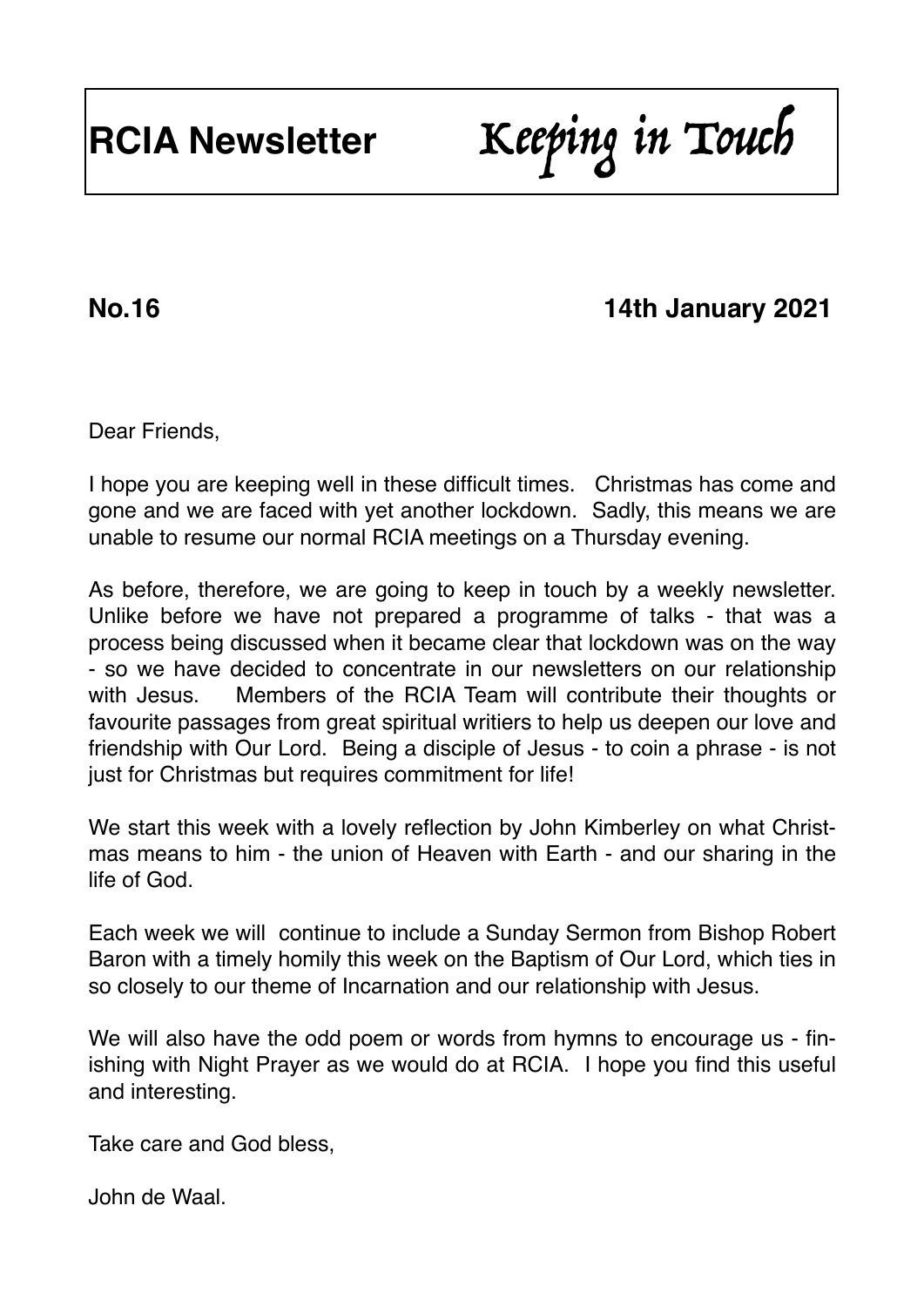## **Living the Christian life in the light of the Incarnation.**

"Oh, how I hate Christmas!" was a remark I made about 30 years ago when I was a vicar in a parish in West Sussex. Needless to say, it was a remark which caused me a little bit of a problem and led to me having to explain precisely what I had meant, because, in truth, I love Christmas but hate what Christmas has become.

To explain the Christmas process, or rather problem, for me begins each year in the middle of October when I go into a shop and hear the background muzak has been changed to include carols and seasonal songs. By the time Christmas Day comes around, some two months or one sixth of a year (!!!) later, I feel that if I hear '*While shepherds watch their flocks by night*', or "*O little town of Bethlehem, how still we see thee lie.'* one more time I will explode. Commercial influences that present an image of a perfect Christmas, (that is, as long as we spend enough money on things we neither want nor need), creep in and have a corrosive effect upon our understanding of the Christmas story.

I believe the message and meaning of Christmas is far too essential to be trivialised and distorted in this way. Christmas talks to us of the love of God for His world, and the way in which this love, present in heaven, became a visible and recognisable part of the world. In and through Christmas we witness how the Creator and the created became one, when heaven and earth were perfectly linked. The word we use to describe this is "Incarnation", which is Jesus being born naturally in the way all human beings are born, and then living fully as a human being, knowing and understanding the weaknesses and foibles of normal human life.

John Kimberley.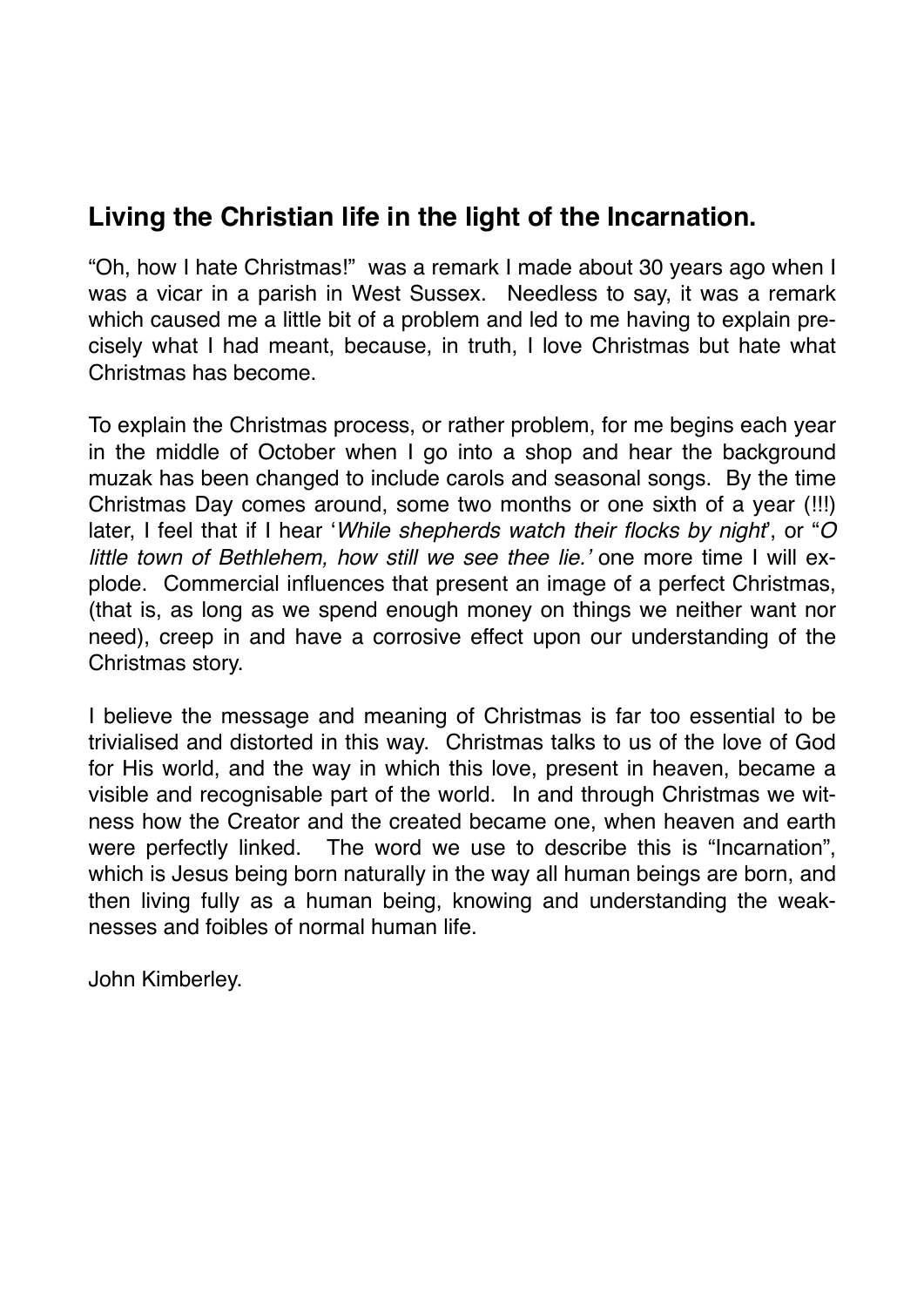In a national magazine recently celebrities were invited to suggest an event or moment in history which they thought had changed the world dramatically. Some mentioned revolutions - the Russian or French - one spoke of women getting the vote. Not one of them referred to the birth of a baby boy 2,000 years ago …

# **One Solitary Life**

He was born in an obscure village, the child of a peasant woman.

He grew up in another obscure village

where he worked in a carpenter shop until he was thirty.

He never wrote a book;

He never held an office;

He never went to college;

He never visited a big city;

He never travelled more than two hundred miles from the place where he was born.

He did none of the things

Usually associated with greatness.

He had no credentials but himself.

He was only thirty three when public opinion turned against him;

His friends ran away;

One of them denied him.

He was turned over to his enemies

And went through the mockery of a trial.

He was nailed to a cross between two thieves.

While dying, his executioners gambled for his clothing - the only property he had on earth.

When he was dead

He was laid in a borrowed grave through the pity of a friend.

Nineteen centuries have come and gone

And today Jesus is the central figure of the human race and the leader of mankind's progress.

All the armies that have ever marched;

All the navies that have ever sailed;

All the parliaments that have ever sat;

All the kings that ever reigned put together

Have not affected the life of mankind on earth

As powerfully as that one solitary life